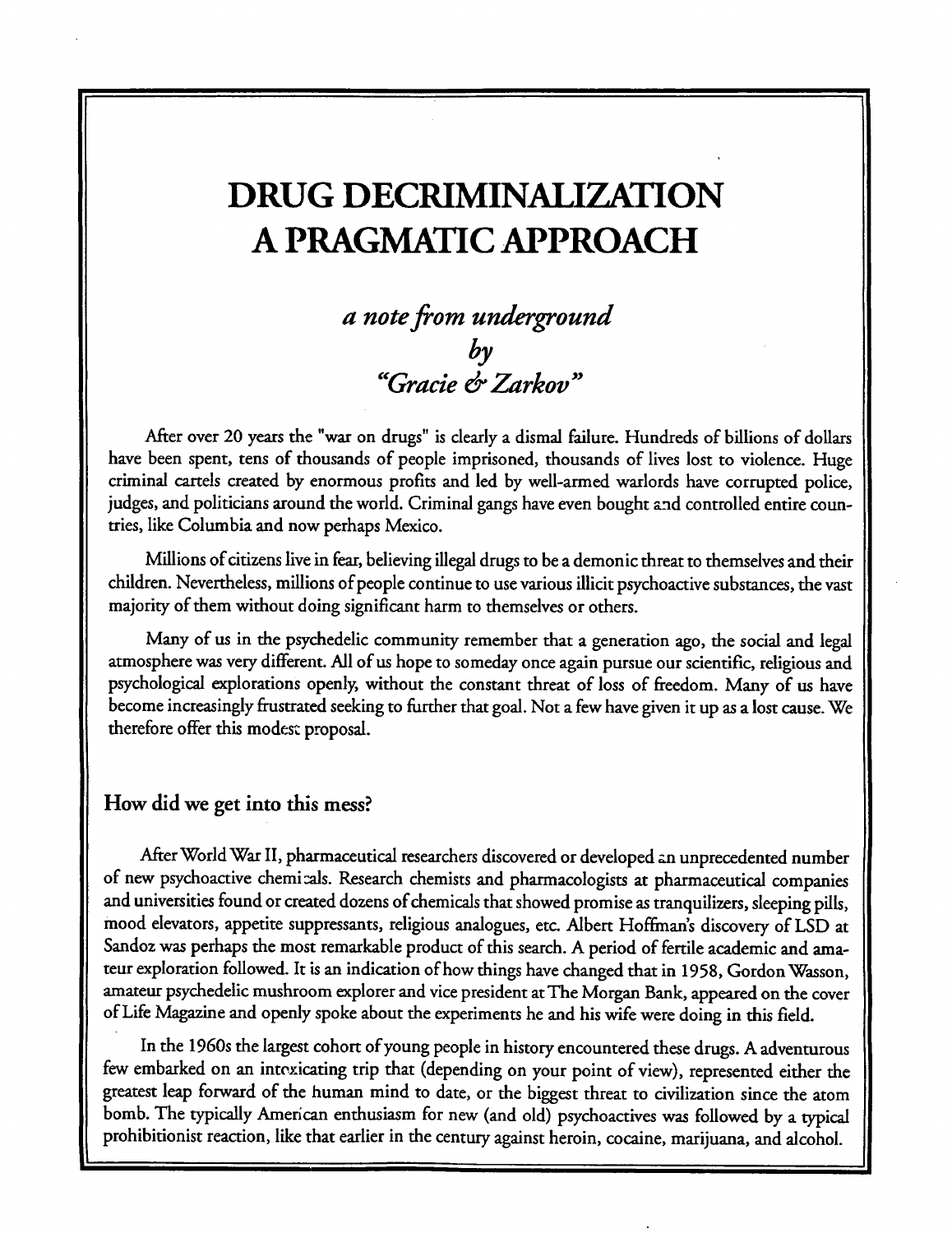The argument, advanced by Timothy Leary and others, that use of the new psychedelic drugs was an extension of our cherished freedom of thought failed to halt the backlash of the '60s and 70s. So the psychonauts, whether serious researchers, religious visionaries or recreational pranksters, joined the stoners, junkies, speed freaks and cokeheads in the criminal underground.

In the years since Ronald Reagan escalated the "War on Drugs" in the early '80s, Americans have spent "nearly \$300 billion to stem the flow—with 'no discernible impact on either price or availability' as even the State Department admits." (The Economist, November 15, 1997).

The cosdy campaign to eliminate illegal drug use has not stopped the growth of the underground. It now harbors not only a very large number of relatively harmless (low social cost) users, but a much smaller number of warlords, gangs and abusers (incurring high social costs). As a by-product, this campaign has produced an entrenched and politically-powerful special interest group of "drug warriors" that now in cludes enforcers, bureaucrats, politicians, spies, drug-testing companies, etc.

In the meanwhile, pharmacologists have established scientifically that drug-induced brain states are analogues of "natural" brain states. The "designer drug" battles of the 80s led to further prohibitions that come very close to oudawing natural states of mind. Fueled by the success of new neurotransmitter drugs (e.g., Prozac), psychopharmacological researcers are developing a new understanding of brain biochemistry, drug activity and chemical dependence. This new paradigm is gradually undermining (at least among the scientifically sophisticated) the officially sanctioned superstitions about psychoactive drugs. Nevertheless, drug war propaganda and the violent side-effects of prohibition have millions of citizens convinced that psychoactive drugs are demonic forces. Even in the psychedelic community, the belief in inherendy "good" versus "bad" drugs is commonplace.

#### How to use consequentialist arguments, a case study

Recendy, Zarkov was called for jury duty on a case where the defendent was accused of selling heroin outside a high school. The range of opinions in the jury pool is instructive. Most of the poten tial jurors were very emotionally antidrug, expressing fear for their children or their own safety.

An older African American declared that all heroin dealers should be shot on sight; most of the jury pool seemed to think this a good idea. An old hippie gave the "freedom of mind" speech, which went over with the jury pool like a lead balloon. When questioned by the prosecutor on his beliefs, Zarkov gave a variant on the consequentialist argument — that is, that the observable consequences of the drug laws are far worse than what could possibly happen if drugs were legal. He gave special emphasis to how nonusers would have much less to fear if drugs were decriminalized, in contrast to the present situation.

The prosecutor was incredulous. The judge allowed Zarkov to give lengthy answers to the prosecutor's and defense attorney's questions. Despite the prosecutor's agitated attempts to get Zarkov thrown off the jury as unfit, the judge made the prosecution use up one of its own peremptory challenges to keep him off the jury. Whether the judge merely found this entertaining, or was using it as an opportunity to bait the prosecutor was not clear. However, it was clear that this line of argument made an impact on several of the potential jurors.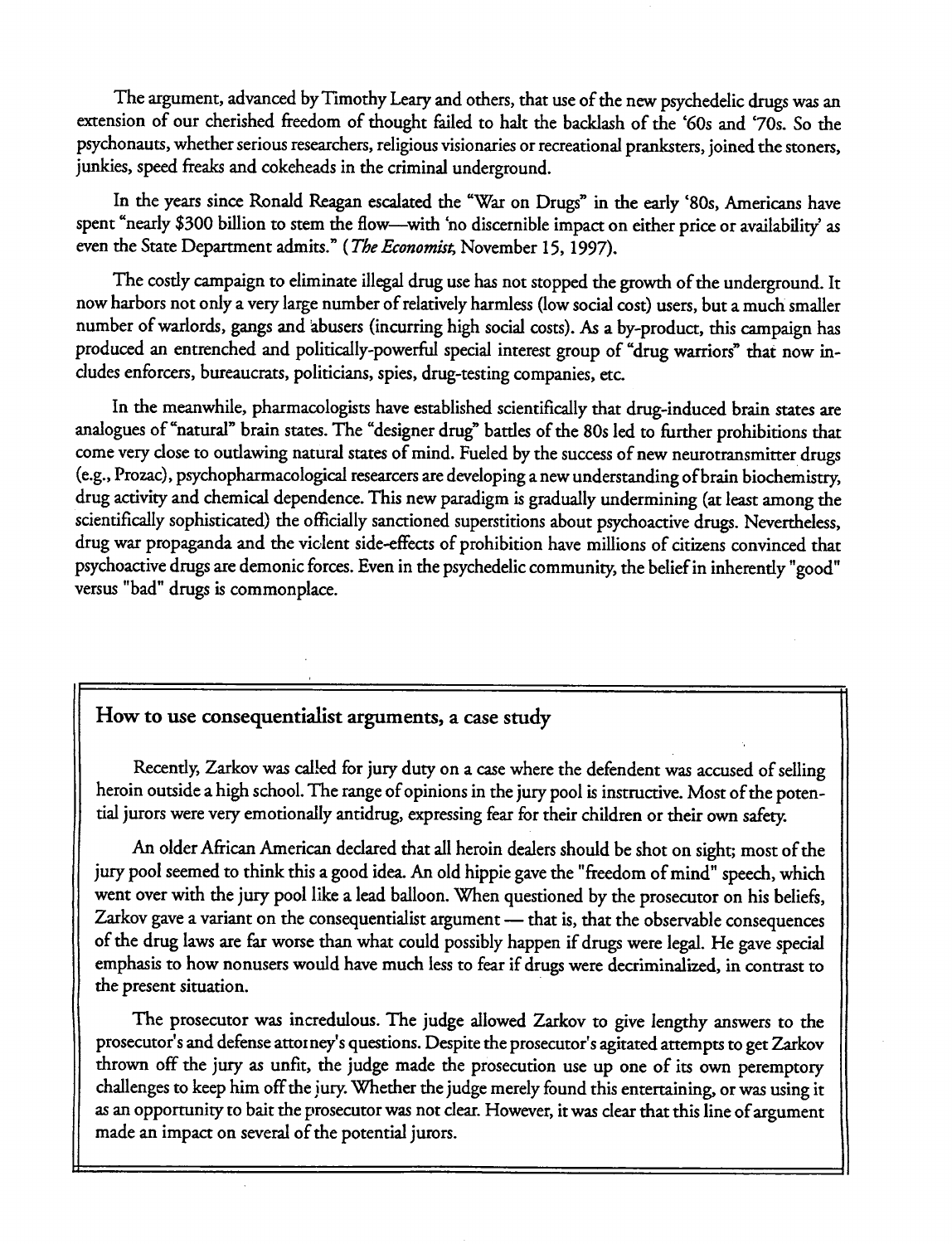#### So, what do we do now?

Various legal arguments for decriminalization of certain psychoactives (psychedelics, entheogens) have been tried repeatedly and failed. These include religious freedom (recendy defeated by the US Supreme Court), and privileged use under the supervision of therapists. The medical marijuana argument is a lim ited approach. While no doubt helping to raise public awareness that the government is lying about drugs, it is not likely to lead to decriminalization of other psychoactive chemicals.

We need new arguments that can serve as wedges to start the long slow process of change toward a society that decriminalizes psychoactive drug use for any purpose: scientific, therapeutic, religious, psyche delic or recreational.

So we suggest a new pragmatic approach that will ally us with a host of others, including libertarians, certain conservatives, enlightened police, lawyers and judges. We can also join the proponents of serious political experiments in drug liberalization in Holland, Switzerland and California. We can marshal many different viewpoints and arguments without sounding like a wacko special-interest group.

Please note that we do not distinguish among the psychoactives. We believe that special pleading for psychedelics, plant substances, entheogens and psychotherapeutics has already failed. In fact, these argu ments are too alien and emanate from too small a special-interest group to ever win over the necessary majority of voters. This means we must give up cherished positions based on millenial utopianism and religious freedom. Even if true, the beliefs in which these positions are rooted are too esoteric for most ordinary citizens to understand or accept.

However, the present situation is so bad that it is not just reasonable, but emotionally persduasive, to argue that decriminalization has to be an improvement over the sorry status quo. We don't have to claim that our drugs will save the world. We needn't resort to demonizing the drugs we don't like. We don't even have to prove that drugs are safe. Very importandy, we don't need to defend drug use or admit to using drugs in order to promote decriminalization. This consequentialist or comparative advantage line of argu ment (see sidebar) can recruit nonusers, even people who are against drug use, as well as otherwise lawabiding users who in the present legal situation remain underground.

Although we are not optimists, we believe the debate against drug prohibition is winnable in the long run. But not with the arguments that we in the psychedelic community find most emotionally compelling (freedom, religion, therapy).

Rather, let us appeal to simple American economic and social pragmatism, a position that can bring us a variety of allies who (let's be honest) have much more credibility with ordinary Americans than we will ever have. And let us put forth arguments that the ordinary nondrug-using voter can understand and accept (see sidebar).

This campaign may well take another 10 to 30 years of concerted effort. Let's start now.

Stay high and stay free!

Garcie & Zarkov